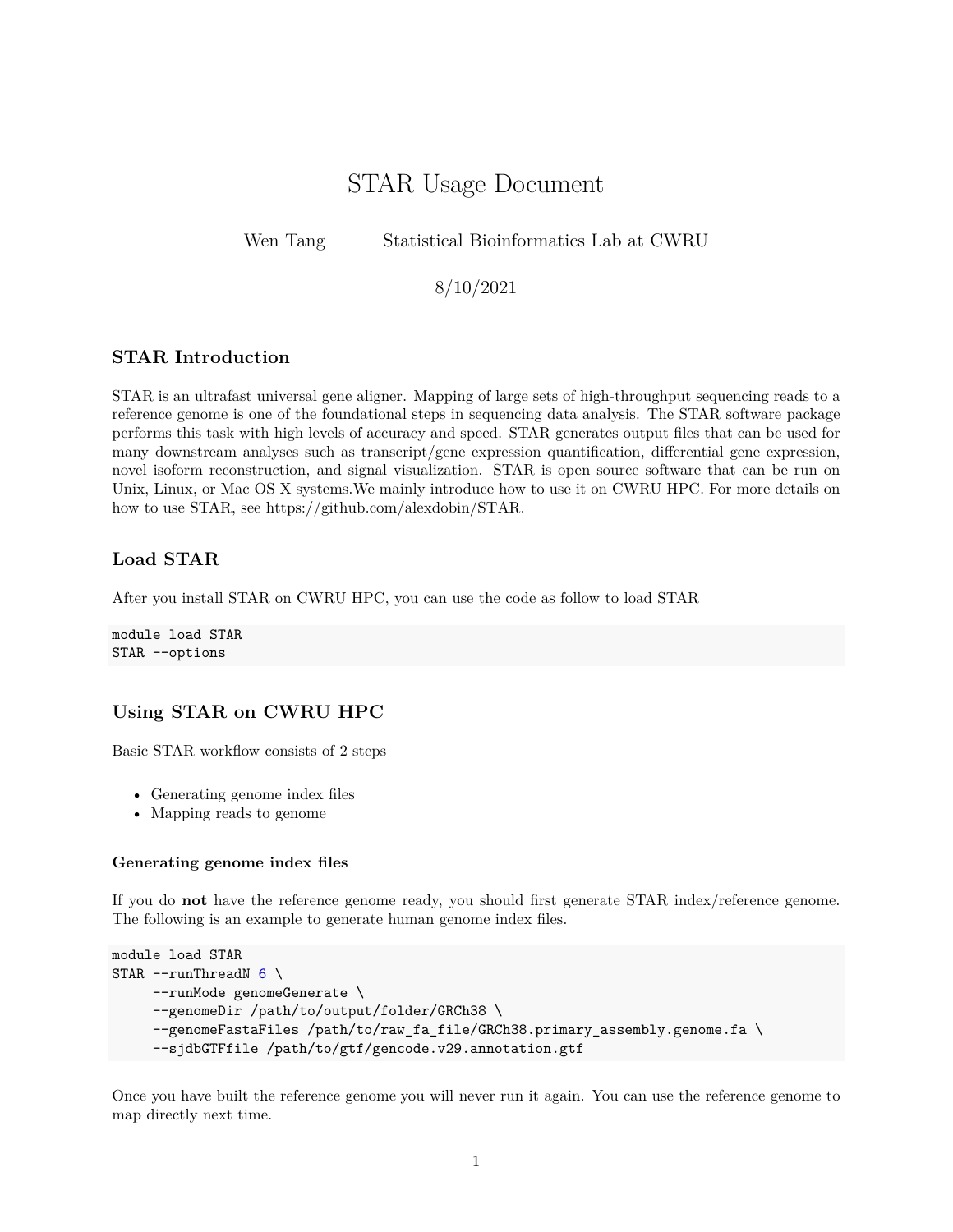Here are locations of the two sets of already-built reference genomes that are commonly used: Human (GRCh38): */mnt/pan/SOM\_PQHS\_HXF155/software\_download/STAR\_ref/GRCh38* Mouse (GRCm39): */mnt/pan/SOM\_PQHS\_HXF155/software\_download/STAR\_ref/GRCm39*

#### **Running mapping jobs**

**slurm script** Becasue you can **not** running jobs on head nodes on CWRU HPC, you have to write a slurm script to submit your jobs and then CWRU HPC will allocate a node to run your job. Below is an example of a slurm script.

• content of slurm script

```
#!/bin/bash
#SBATCH --time=20:00:00
#SBATCH -N 2
#SBATCH -c 6
#SBATCH --mem-per-cpu=30G
#SBATCH --mail-user=xxx123@case.edu
#SBATCH --mail-type=ALL
module load STAR
STAR --runThreadN 10 \ \ \ \ \--genomeDir /mnt/pan/SOM_PQHS_HXF155/software_download/STAR_ref/GRCm39 \
--readFilesCommand zcat \
--readFilesIn /path/to/read1.fq.gz /path/to/read2.fq.gz \
--outSAMtype None \
--quantMode GeneCounts \
```
--readFilesCommand: When the read in files are compressed, use zcat or gunzip -c option.

--outSAMtype: Output different type of files. None option: no SAM/BAM output; BAM option: output BAM without sorting; SAM option: output SAM without sorting; SortedByCoordinate option: sorted by coordinate. This option will allocate extra memory for sorting which can be specified by limitBAMsortRAM.

--quantMode:Count number reads per gene while mapping.

*Note:In command --readFilesIn,for paired-end reads, use space to separate list for read1 and read2; for different samples, use comma to separate them.*

• submit your jobs

```
sbatch <script name>
# you will get a slurm job-id after you submiting your script
# you can use squeue --job=<jobid> to check your job
```
#### **Mapping result**

• check mapping rate

```
less Log.final.out
# look up "Uniquely mapped reads %", if the rate is higher than 80%, it means that the alignment is good.
```
• check mapping result